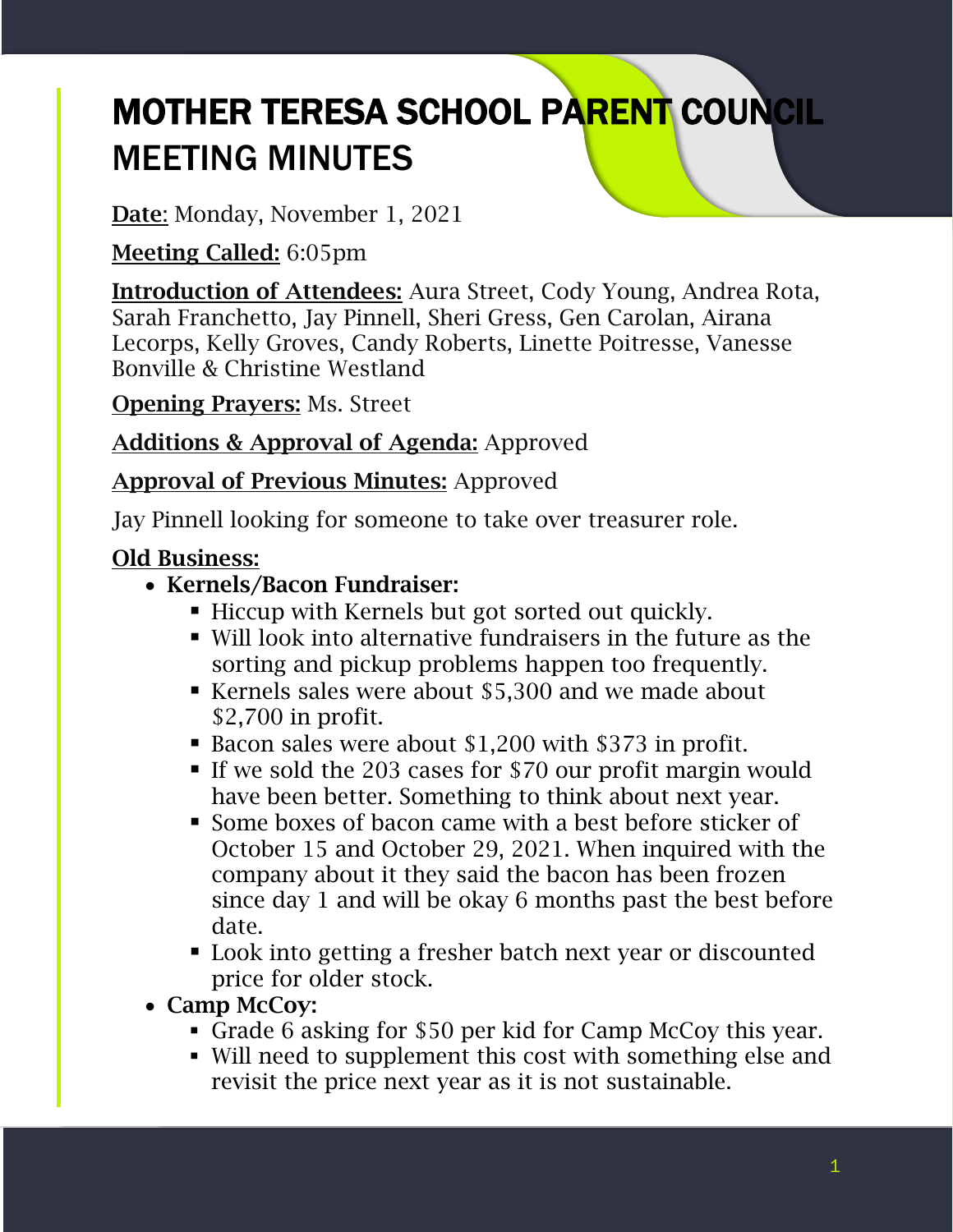- I Jay motioned to increase Camp McCoy budget from \$30 to \$50 for 40 kids this year. Sarah seconded, all agreed.
- Parent council is struggling with volunteers to make money for the school and with Covid it has been hard to do certain fundraisers.
- Jay was going to do 3 more meetings then put forward a motion to dissolve parent council however it is refreshing to see how many parents are here today.
- Will look into more in-school fundraisers such as pay \$5 to wear hat on Friday's, etc.
- Online and in person Auctions bring in a good profit with little cost to run. Gen will look into getting gift certificates.

## • Gym Equipment:

▪ Wishlist was gathered but got lost in staff room. Tabled to December meeting.

## • Christmas Concert:

- Last year was cancelled due to Covid but this year we have an option to have an in person one. It is a tricky decision to make due to the REP program.
- Esplanade required proof of vaccination or negative Covid test and masks to be worn at all times.
- Could be switched to virtual format which was done really well last year.
- Half the parents suggested to get creative so all families feel welcome and aren't financially burdened to attend with \$40 per person tests and the other half wanted the Esplanade.
- Conclusion was that it is a school decision and the school decided to run a survey through email and let popular vote decide.

## • Hoodie Fundraiser:

- Raylene sourced hoodies for us locally from Sport Connections and all forms were sent home last week.
- We will make \$5 per hoodie sold.
- Order form showing XL on front but back shows up to 2XL, they can order all sizes up to 2XL they just write in what they want on the front.
- Sarah will contact Raylene and come up with a plan for pickup.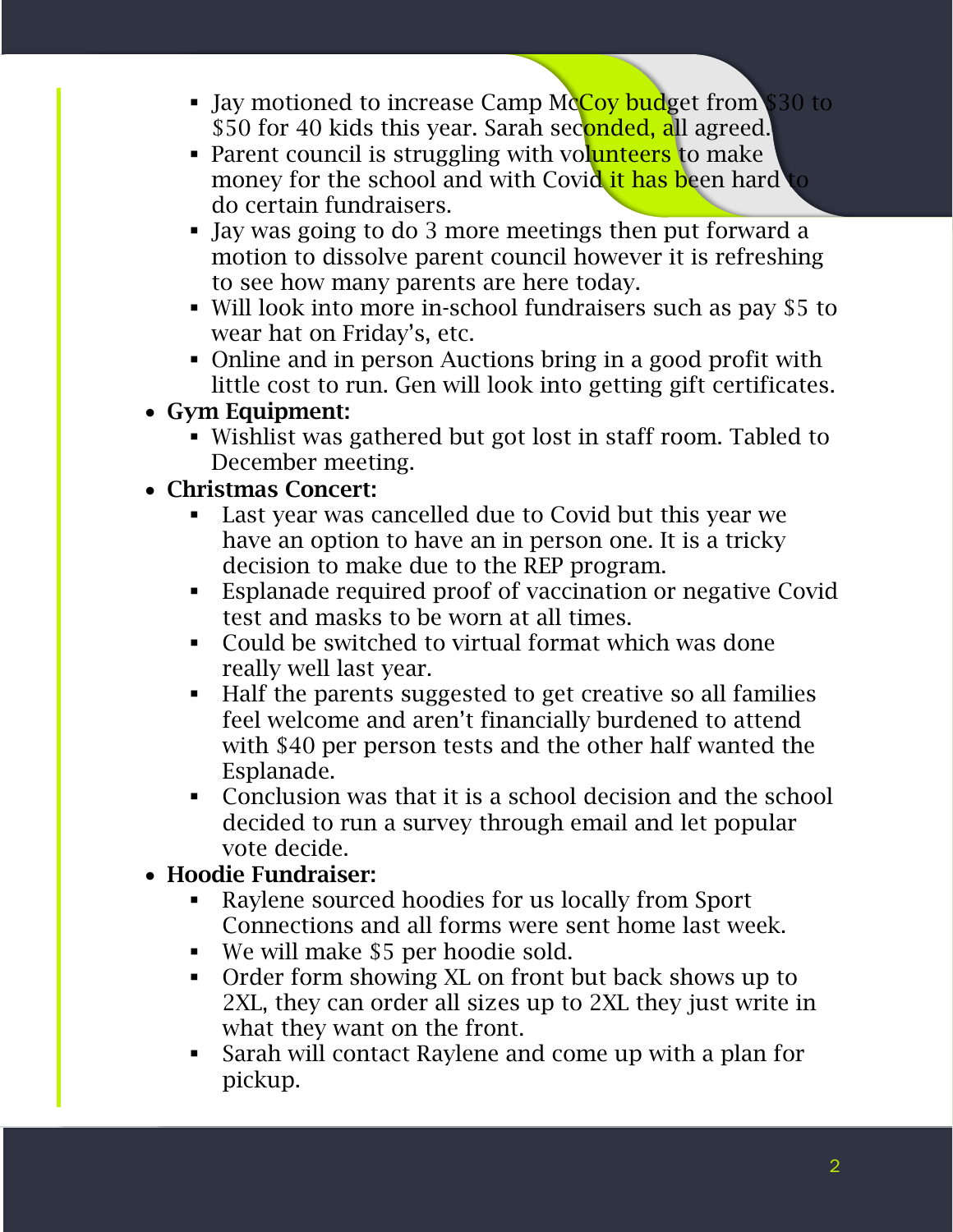#### New Business:

- Frozen Cookie Dough Fundraiser:
	- We are supporting another local business. Baking with Candice will provide us with a fundraiser that includes 4 flavors of dough, sugar cookies with icing kit and assorted box of baking.
	- Sarah will contact Jen to go ahead and get the order forms out ASAP so we can have the products in before Christmas.
	- Parents suggested a chocolate almond fundraiser. We will consider doing this closer to Easter.
	- Gen needs to provide Jay with invoice for cupcakes.
- Parent Council Childcare:
	- In the past a kid would do childcare in the gym. Is this still allowed with Covid restrictions?
	- We can provide services however no one here needs it. We will definitely make it a service if we need it in the future.

#### Parent Association Report:

• No one attended October meeting.

### Teacher Report:

• Nothing to report.

## Principal's Report:

- School Education Plan:
	- Every year a plan is presented to us, next month it will be finalized.
- Engagement:
	- What ways can we get more parent and student interaction? We currently use social media and held the meet the teach night at the beginning of the year.
	- Covid has pushed our interactions more virtual.
	- Many parents really appreciate Class Dojo and Monday morning memo's.
	- Other parents still like paper such as agenda's however they are not updated with munch a lunch information and such.
	- Monthly school newsletters are sent out via email and found on the website.
	- An app like the website that shoots out reminders for parents was a suggestion as well as fun activities such as bouncy castles however liability insurance is too much.